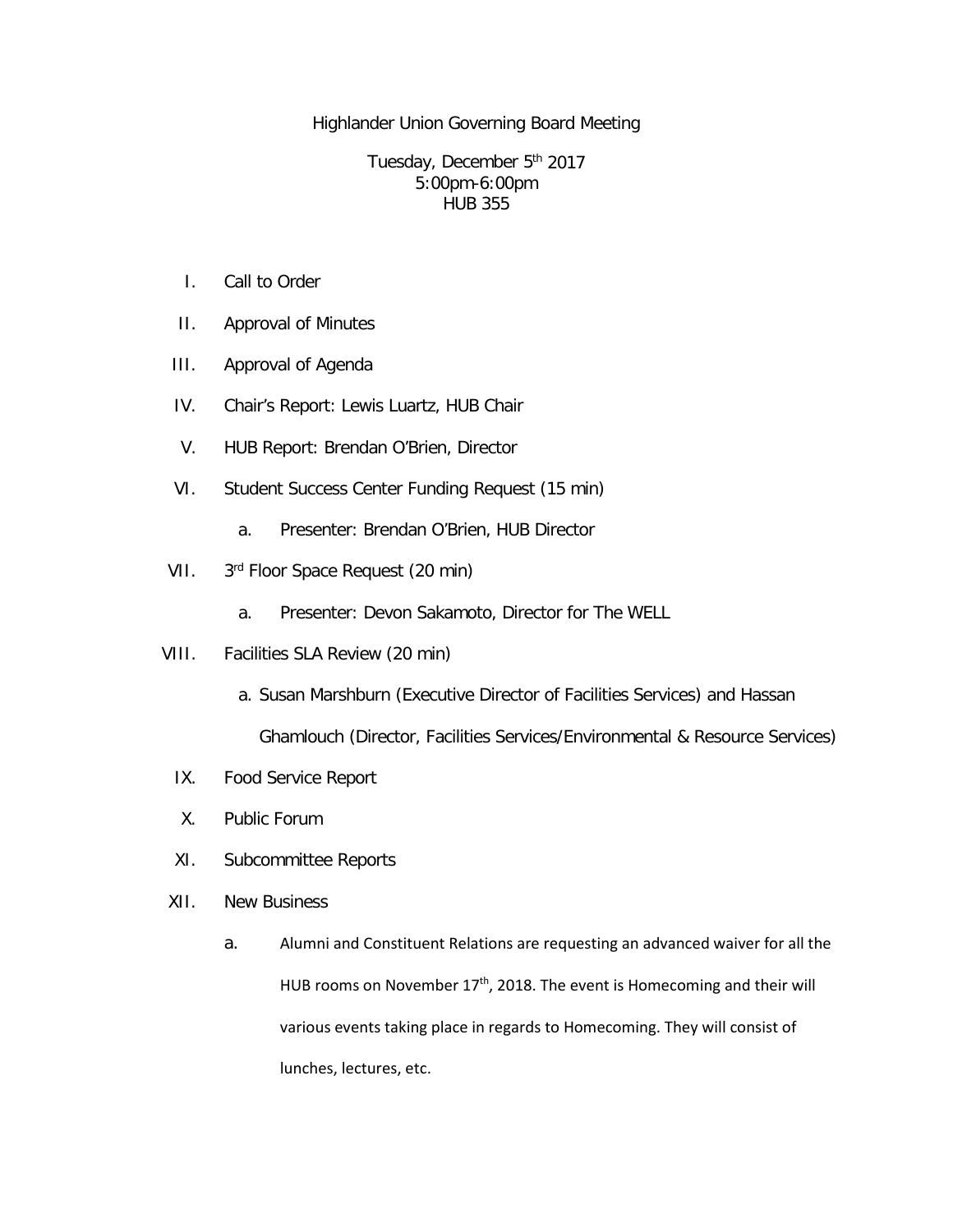b. Staff Assembly is requesting a fee waiver for their "engagement Survey Forum" in HUB 302 south on January 26, 2018. Event description below.

"We would like to conduct a forum for staff, faculty and students to come together to brainstorm and share ideas on how we can improve our engagement survey results, particularly organizational change."

- c. Student Life is requesting an advanced booking for all HUB rooms October 1st, 2018 and then again October  $3^{rd}$ , 2018 – October  $7^{th}$ , 2018. The event is the annual CPA Sorority Recruitment, which is Panhellenic Fall Formal recruitment. This will include info nights, Orientation and chapter recruitment events.
- d. Student Life is requesting an advanced booking for HUB 355 on February 1st, 2019 and then all HUB rooms on February 2<sup>nd</sup>, 2019 for their annual "Inspiring our leaders Conference". Event description is below.

"The Inspiring R' Leaders conference is Student Life's annual leadership conference offering a wide variety of engaging presentations and workshops pertaining to the development and enhancement of leadership skills. The conference includes a keynote speaker, workshops, a lunch panel, and a closing speaker."

e. Vice Chancellor's Office of Business & Admin Services are requesting an advanced booking and fee waiver for their "Women Veteran's Luncheon". They are requesting HUB 302 on October 13<sup>th</sup>, 2018. Event description is below.

"Women Veterans Luncheon for 250 - 300 women veterans of all branches, services, and eras from WWII forward. Local elected officials usually attend and two or 3 guest speakers along with women veterans' resource exhibitors (like CalVet, Riverside National Cemetery, and Loma Linda VA Women Veterans Healthcare Program).

UCR women veterans attend (faculty, staff, students, along with community members). Since there are more community members present, I will mark the off campus/community selection as the primary audience."

f. The Women's Resource Center is requesting advanced booking for all HUB rooms on October 26<sup>th</sup>, 2018. The event is their 2<sup>nd</sup> annual "Persist" conference. Event description is below.